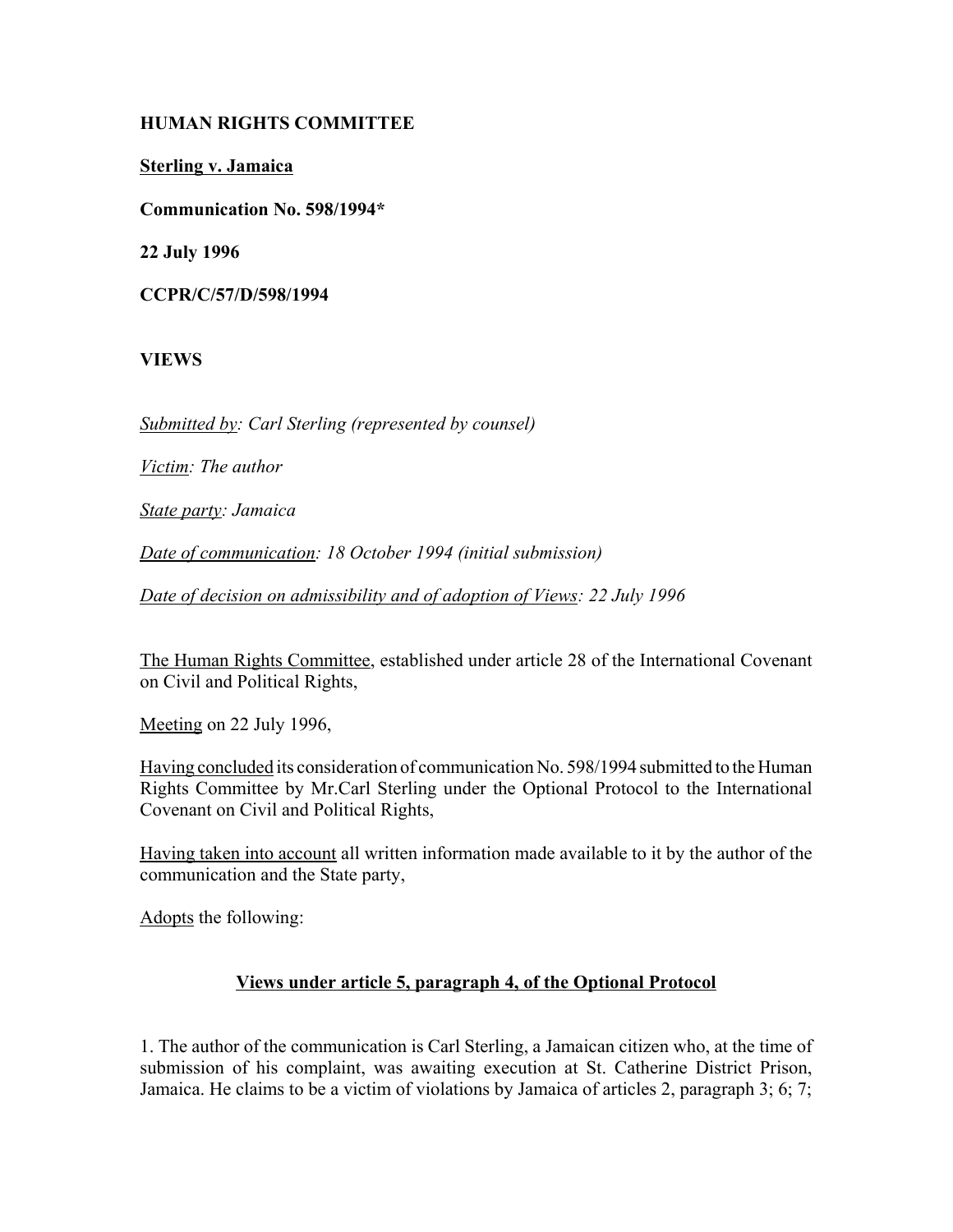10; 14, paragraph 3 (b), and (d), of the International Covenant on Civil and Political Rights, and article 2 of the Optional Protocol. He is represented by counsel. The author's death sentence has been commuted.

## The facts as submitted by the author:

2.1 On 28 September 1989, the author was convicted, of the murder of one Bertram Kelly and sentenced to death in the St.James Circuit Court, Montego Bay, Jamaica. His appeal was dismissed by the Court of Appeal of Jamaica on 7 December 1990. On 5 May 1992, the author's petition for special leave to appeal to the Judicial Committee of the Privy Council was also dismissed.

2.2 On 4 May 1993, the author was the victim of beatings at the hand of prison warders and police officers, while a search was carried out in his cell. As a result of the beatings the author was in severe pain, which included passing blood into his urine. He informed the acting superintendent that he wished to see a doctor. The swelling of his testicles was such that he was unable to sleep during the night of 4 May 1993. He was finally taken to hospital, where medication was prescribed. However, the author did not receive any medication from the prison authorities; he purchased pain-killing tablets himself.

2.3 The author informed the prison authorities that he had been beaten, and was told to write to the Parliamentary Ombudsman. He did not do so, for fear of reprisals. On 8 December 1993, author's counsel wrote to the Parliamentary Ombudsman, informing him of the author's beating and requested that the matter be investigated. A reminder was sent on 17 August 1994, but no reply has been received.

2.4 From correspondence between the author and counsel representing him before the Committee, it appears that the author was unaware that a petition for Special Leave to Appeal to the Privy Council had been lodged on his behalf by a law firm in London, other than that of his current legal representatives.

2.5 Author's counsel has requested, on eight different occasions, that the State party supply her with the trial transcript and the judgement of the Court of Appeal in the case. Additional requests addressed to the same instances were made by the author and by the Jamaica Council for Human Rights.

2.6 Counsel contends that, in practice, constitutional remedies are not available to the author, because he is indigent and Jamaica does not make legal aid available for the purpose of constitutional motions. Reference is made to the Human Rights Committee's jurisprudence <sup>1</sup>. Accordingly, all domestic remedies are said to have been exhausted for purposes of article 5, paragraph 2 (b) of the Optional Protocol.

# The Complaint:

3.1 The author claims that he is a victim of a violation of articles 7 and 10 of the Covenant, in view of the length of his detention on death row. The author has been held at St. Catherine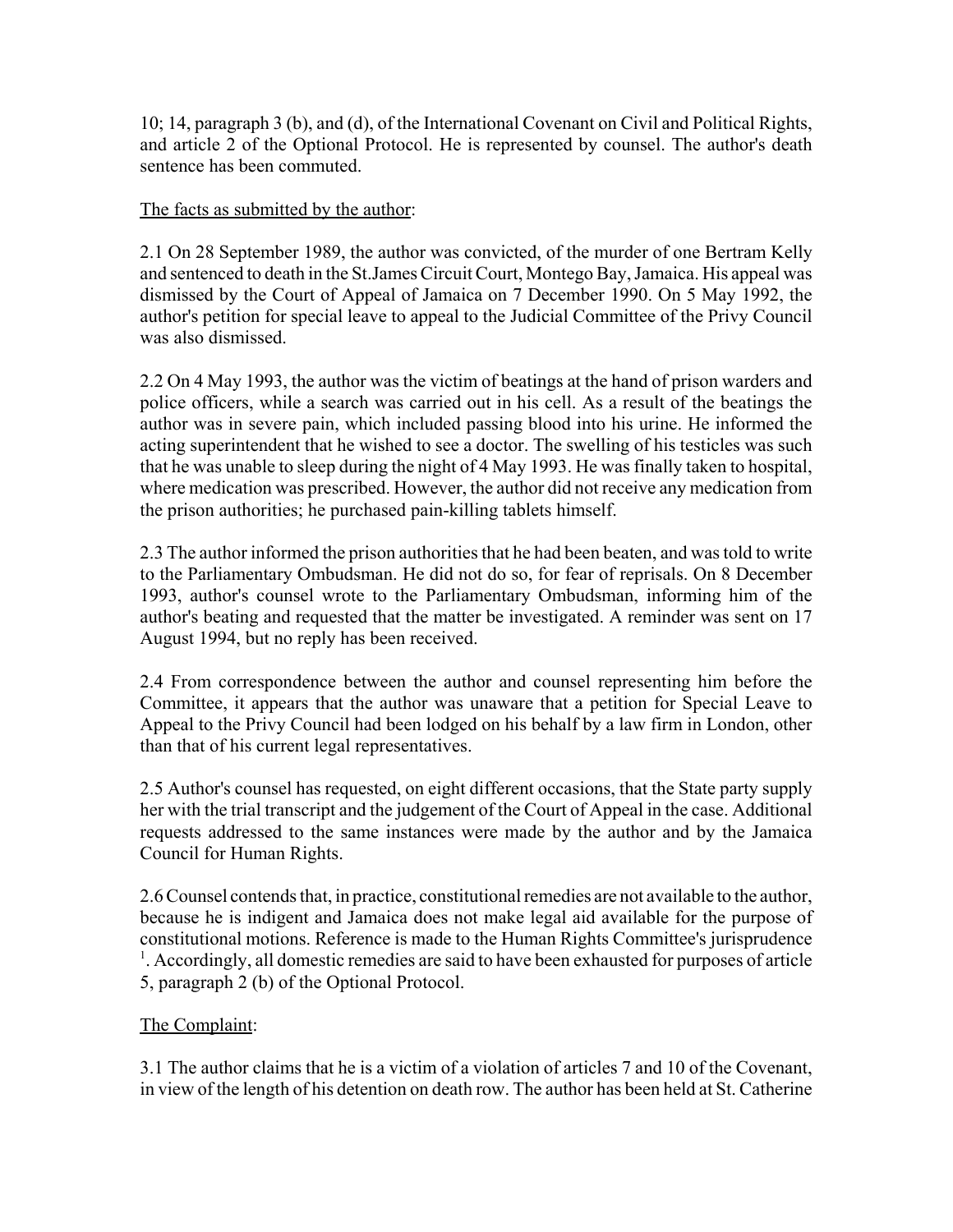District Prison, since his conviction on 28 September 1989, and has been on death row for over five years. Counsel alleges that the execution of the author after the period of time he spent on death row would render his execution cruel, inhuman and degrading treatment. Reference is made to the judgment of the Judicial Committee of the Privy Council in the case of Pratt and Morgan.<sup>2</sup>

3.2 Counsel submits that the conditions at St. Catherine District Prison amount to a violation of the author's rights under articles 7 and 10 paragraph 1. In respect of this claim the author reports an incident which took place on 3 and 4 May 1993, when, during a prison search, he was severely beaten by prison warders, as described in paragraphs 2.2 and 2.3 above.

3.3 Counsel further submits that the author is a victim of a violation of article 14, paragraphs 3(b) and (d), as the author was not even aware that a petition for Special Leave to Appeal had been filed on his behalf, he was therefore not represented by a lawyer of his choice and was unable to communicate with his lawyer and hence unable to prepare his defence. Reference is made to the Committee's jurisprudence in this respect.<sup>3</sup>

3.4 Counsel further submits that the author is a victim of a violation of article 2, paragraph 3 of the Covenant in connection with article 2 of the Optional Protocol because Jamaica failed to provide a trial transcript despite the numerous requests made by the author and his counsel. Counsel contends that Jamaica effectively deprived Mr Sterling author of the possibility of submitting a communication to the Human Rights Committee in accordance with article 2 of the Optional Protocol, as without access to the trial transcript it is virtually impossible for the author's legal representatives to ascertain whether the criminal proceedings concerning the author were carried out in accordance with article 14 and other provisions of the Covenant.

3.5 Counsel further submits that the imposition of a sentence of death upon the conclusion of a trial in which a provision of the Covenant has been breached, if no further appeal against the sentence is available, constitutes a violation of article 6, paragraph 2.

The State party's information and observations on admissibility and the author's comments thereon :

4.1 In a submission, dated 14 February 1995, the State party does not object to the admissibility of the complaint and offers observations on the merits of the case.

4.2 With respect to the allegation that the author was ill-treated while on death row, at St Catherine District Prison, on 4 May 1993, the State party notes that it will investigate the matter and inform the Committee as soon as the results of the investigation are available. No further information had been received on the findings of the State party's investigation by 20 June 1996, in spite of a reminder sent on 24 April 1996.

4.3 On the "death row phenomenon" claim, the State party contends that the Privy Council's decision in Pratt and Morgan is no authority for the proposition that incarceration on death row for a specific period of time constitutes cruel and inhuman treatment. Each case must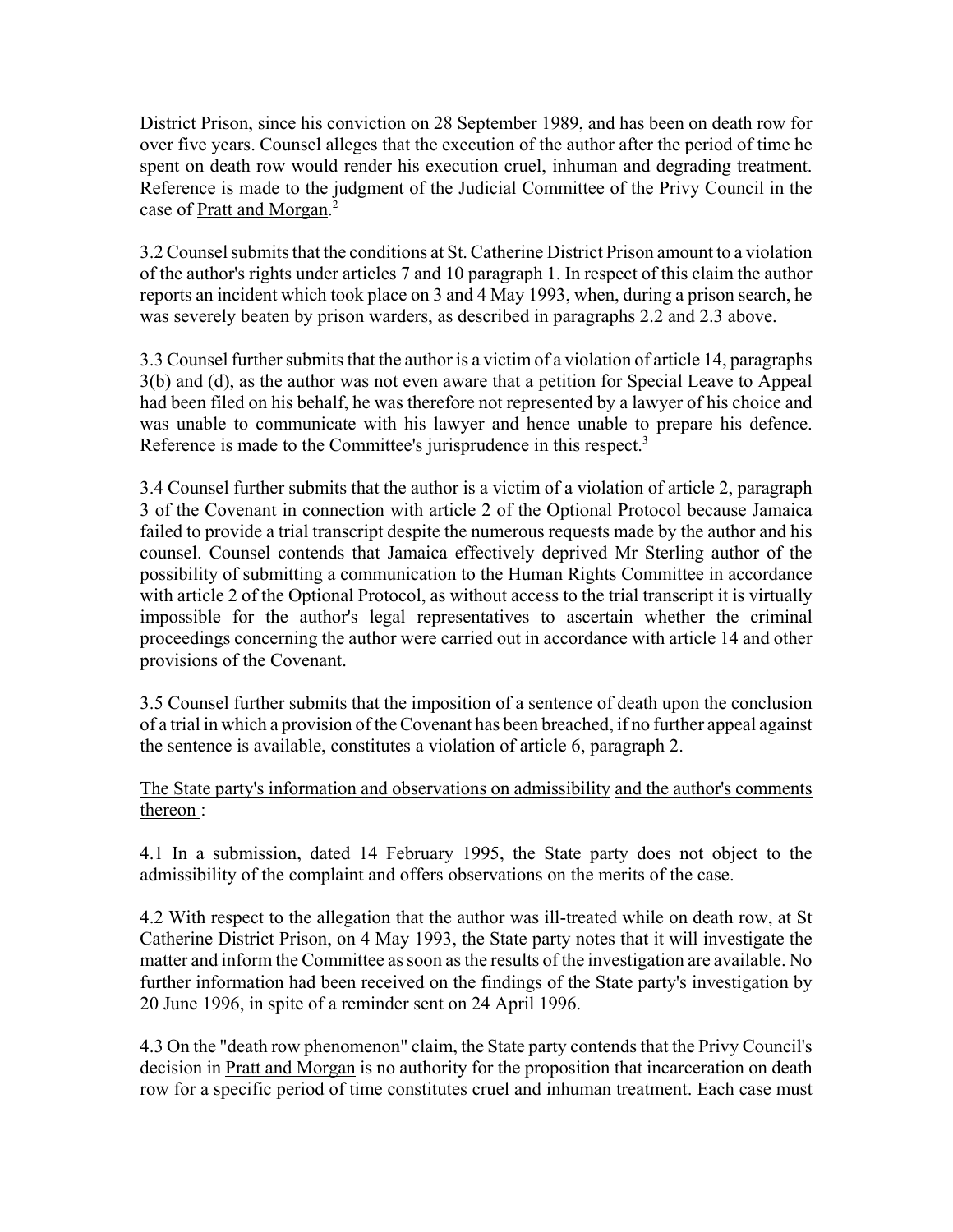be on its own facts, in accordance with applicable legal principles. The State party refers to the Committee's own Views in Pratt and Morgan, where it was held that delays in judicial proceedings did not per se constitute cruel, inhuman or degrading treatment.

4.4 Concerning the alleged breach of article 14, paragraph 3, the State party contends that the fact that the author was not aware that another attorney had petitioned the Judicial Committee of the Privy Council on his behalf, cannot be attributed to the State party, since the Government of Jamaica has in no way interfered, by action or omission, with the author's access to counsel of his own choice. The State party contends that the matter is one of attorney/client relationship in which the Government has no reason to intervene.

4.5 Concerning the claim that the trial transcript and the appeal judgment were not transmitted to the author in breach of article 2 paragraph 3 of the Covenant in connection with article 2 of the Optional Protocol, the State party notes that an investigation into the matter has been ordered. On 13 June 1996, the State party informed the Committee that the author's counsel had received the transcripts, without giving a specific date.

5.1 In her comments, dated 16 March 1995, counsel reaffirms that her client is a victim of violations of article 14, paragraphs 3 (b) and (d), not because the State party can be held responsible for the client/attorney relationship, but because the Jamaican courts proceeded with the examination of the author's petition even though, as should have apparent to the court, the author had not been aware that someone had been instructed to represent him. It is in this respect that the requisite " minimum guarantees" to have adequate time and facilities for the preparation of his defence and to communicate with counsel of his own choosing; or to be tried in his presence, and to defend himself in person or through legal assistance of his own choosing, were not respected. Counsel states that though situated in London, the Judicial Committee of the Privy Council is a Commonwealth Court and for this reason the relevant Commonwealth State should be held responsible for any irregularities in the conduct of the proceedings before the Judicial Committee.(sic !). of the Privy Council.

5.2 Counsel notes that the State party does not deny the ill-treatment the author was subjected to on 4 May 1993 at St. Catherine District Prison, and reiterates her initial allegations.

5.3 With respect to the non-transmittal of the trial transcript, counsel acknowledges receipt of a copy of the requested documents.

# Admissibility consideration and examination of merits:

6.1 Before considering any claim contained in a communication, the Human Rights Committee must, in accordance with rule 87 of its procedure, decide whether or not it is admissible under the Optional Protocol to the Covenant.

6.2 The Committee observes that with the dismissal of the author's petition for special leave to appeal by the Judicial Committee of the Privy Council on 5 May 1992, the author exhausted domestic remedies for purposes of the Optional Protocol. In this context, it notes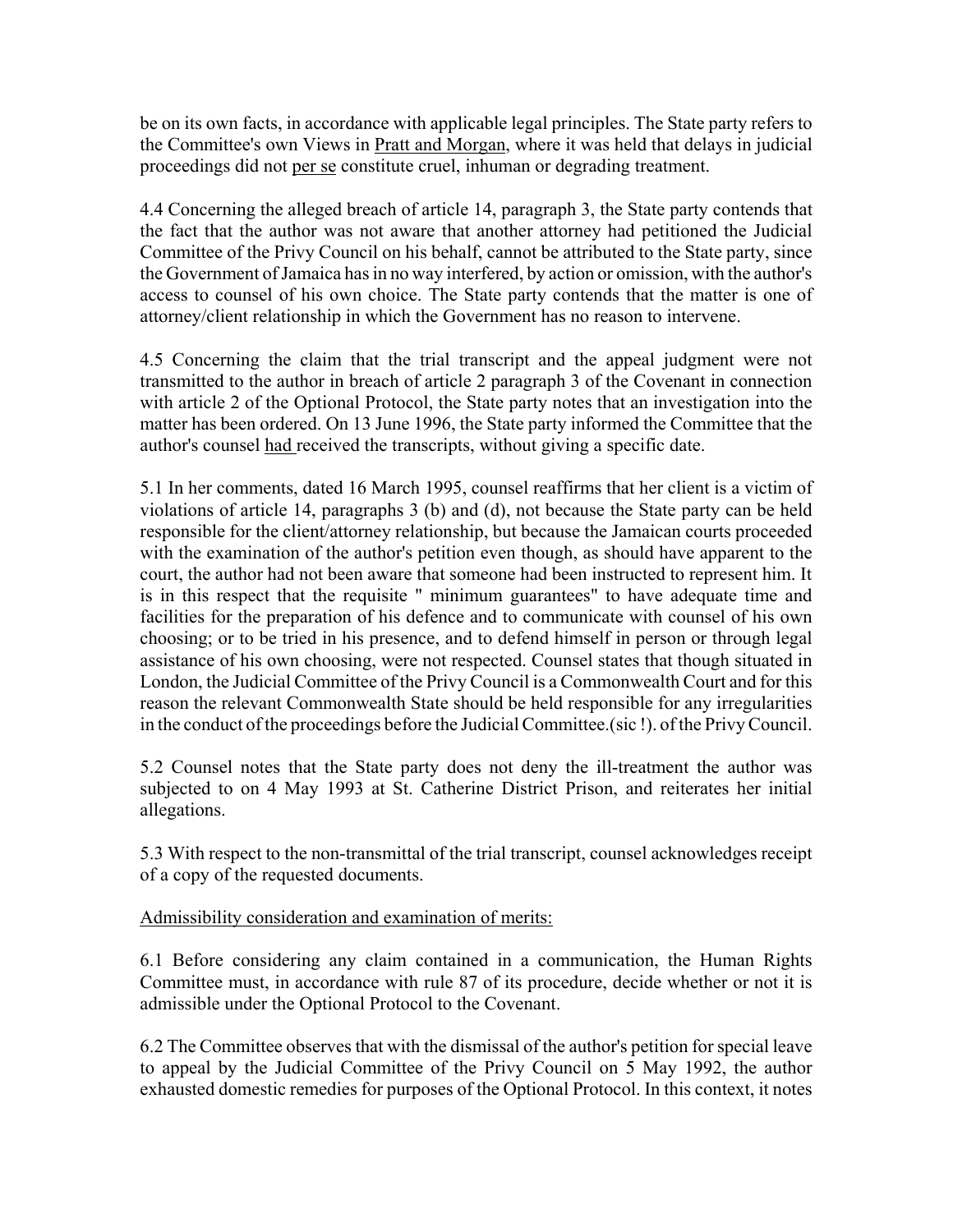that the State party has not raised objections to the admissibility of the complaint and has forwarded comments on the merits so as to expedite the procedure. The Committee recalls that article 4, paragraph 2, of the Optional Protocol stipulates that the receiving State shall submit its written observations on the merits of a communication within six months of the transmittal of the communication to it for comments on the merits. The Committee reiterates that this period may be shortened, in the interest of justice, if the State party so wishes.<sup>4</sup> The Committee further notes that counsel for the author has agreed to the examination of the case on the merits at this stage.

6.3 The author has alleged a violation of article 14, paragraphs 3 (b) and (d), in that he was not represented by counsel of his own choosing and was unable to consult with him, because he was unaware that he was in fact already represented before the Judicial Committee of the Privy Council in London by a firm other than his current legal representatives. The Committee considers that neither the author nor his counsel before the Committee have sufficiently substantiated, for purposes of admissibility, how his representation before the Privy Council entailed a violation of his Covenant rights. The Committee therefore finds that this part of the communication is inadmissible.

7. The Committee, accordingly, decides that the case is admissible and proceeds, without further delay, to an examination of the substance of the author claims, in the light of all the information made available to it by the parties, as required by article 5, paragraph 1 of the Optional Protocol.

8.1 The Committee must determine whether the length of time the author spent on death row -six years and nine months- amounts to a violation of articles 7 and 10, paragraph 1, of the Covenant. Counsel has claimed a violation of these provisions merely by reference to the length of time Mr. Sterling was confined to death row. It remains the Committee's jurisprudence that detention on death row for a specific time does not violate articles 7 and 10, paragraph 1, of the Covenant in the absence of further compelling circumstances. The Committee refers in this context to its Views on communication No.  $588/1994$ ,  $5$  in which it explained and clarified its jurisprudence on the issue of the death row phenomenon. In the Committee's opinion, neither the author nor his counsel have shown the existence of further compelling circumstances beyond the length of detention on death row. While a period of detention on death row of six years and nine months is a matter of concern, the Committee concludes that this delay does not per se constitute a violation of articles 7 and 10, paragraph 1.

8.2 With regard to the author's alleged ill-treatment and lack of medical attention at St. Catherine District Prison, the Committee notes that the author has made very precise allegations, which he documented in complaints to the prison authorities and to the Parliamentary Ombudsman of Jamaica. The State party has promised to investigate these claims, but has failed to forward to the Committee its findings, a year and four months after promising to do so, in spite of a reminder sent on 22 April 1996. In the circumstances, the Committee finds the author's submissions on the treatment he was subjected to on death row credible and concludes that articles 7 and 10, paragraph 1, of the Covenant have been violated.